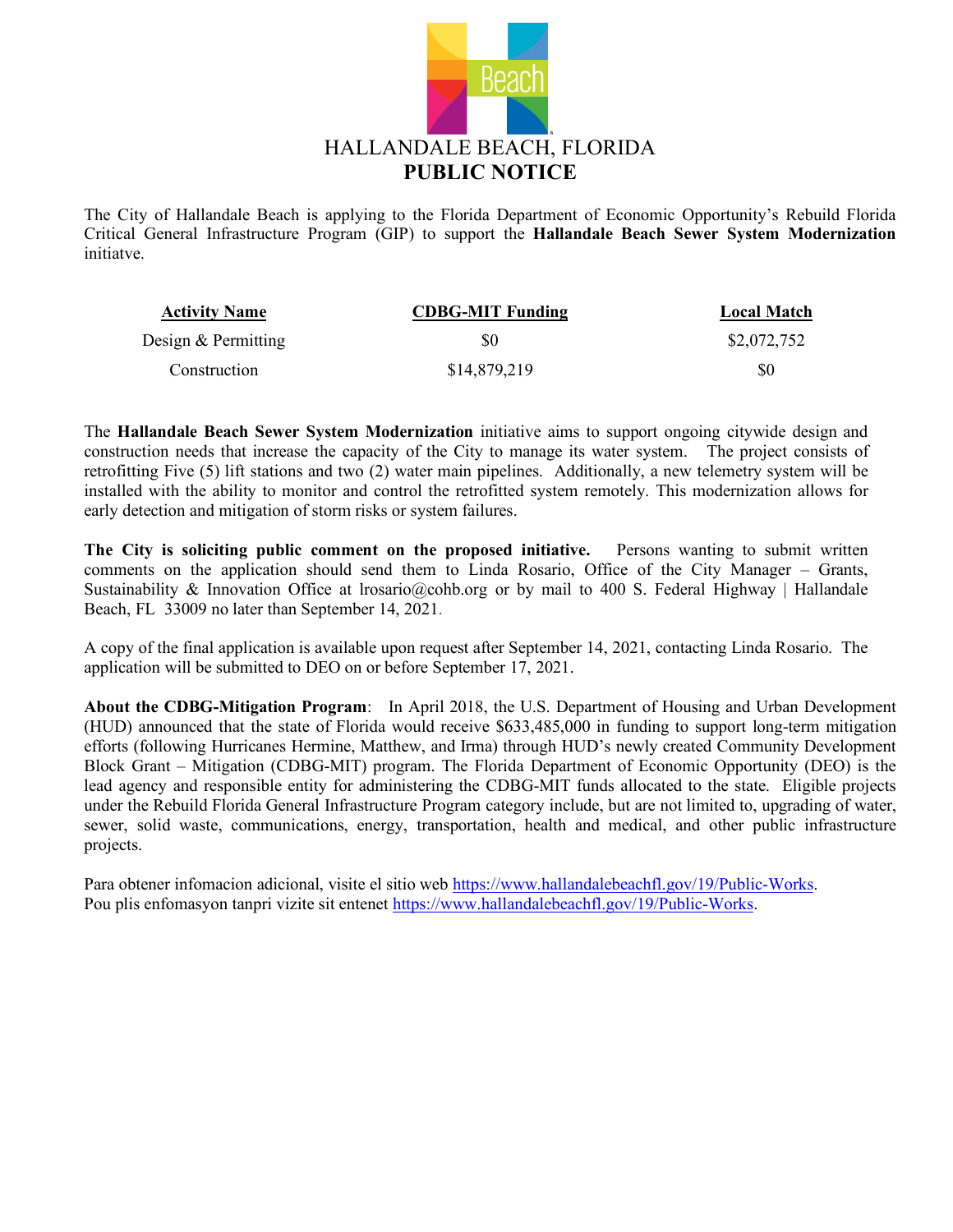

Septiembre 1, 2021 - La Ciudad de Hallandale Beach está en proceso de solicitar fondos al Departamento de Oportunidad Económica (DEO) del estado de la Florida por medio del programa Reconstrucción General de Infraestructura Critica para el proyecto de **Modernización del Sistem de Drenage**.

| <b>Actividad</b>  | Asistencia CDBG-MIT | <b>Fondos Locales</b> |
|-------------------|---------------------|-----------------------|
| Diseño y Permisos | \$0                 | \$2,072,752           |
| Construcción      | \$14,879,219        | \$0                   |

El propósito del **Proyecto de Modernización del Sistema de Drenage** es apoyar la continuación de diseño y construcción para aumentar la capacidad del sistema de drenage. El proyecto consiste en reacondicionamiento de cinco (5) Estaciones de Saneamiento y dos (2) sistemas de tubería de agua. Adicionalmente, un nuevo sistema de telemetria será instalado, el cual tendrá la habilidad de monitoreo remoto de la infraestructura. La modernización abilitara la detección temprana de riesgos relacionados a tormentas o fallas del sistema.

**La Ciudad solicita participación pública.** Si desea comentar acerca del proyecto, por favor envie sus comentarios a Linda Rosario [a lrosario@cohb.org](mailto:lrosario@cohb.org) o por correo al 400 S. Federal Highway, Hallandale Beach, FL 33009 antes del 14 de Septiembre del 2021.

Para obtener una copia de la solicitud, por favor contacte a Linda Rosario despues del 14 de Septiembre del 2021. La solicitud de ayuda financiera se enviará al DEO a más tardar el 17 de Septiembre del 2021.

**Acerca del el Program de ayuda financiera:** En Abril del 2018, el Departamento de Vivienda y Desarrollo Urbano anuncio que el estado de la Florida reciviria \$633,485,000 en ayda financiera para proyectos que mitiguen riesgos a largo plazo (después de los Huracanes Hermine, Matthew, e Irma) por medio de un programa recién creado y titulado CDBG-MIT. El Departamento de Oportunidad Económica del estado de la Florida es la agencia responsable de administrar los fondos que recivira el estado. Proyectos que califican para recibir apoyo financiero incluyen pero no se limitan a mejoras a sistema de agua, drenaje, desechos solidos, comunicaciones, energía, transportación, y salud entre otros proyectos de infraestructura publica.

La Ciudad de Hallandale Beach cumple con los requisitos del Acto de Americanos con Discapacidades. Si usted es una persona con discapacidades y require asistencia, por favor llamar al (954) 457-1340. Si tiene proficiencia limitada en Ingles, por favor llamar al (954) 457-3048.

Para obtener infomacion adicional, visite el sitio we[b https://www.hallandalebeachfl.gov/19/Public-Works.](https://www.hallandalebeachfl.gov/19/Public-Works) Pou plis enfòmasyon, vizite website nou nan [https://www.hallandalebeachfl.gov/19/Public-Works.](https://www.hallandalebeachfl.gov/19/Public-Works)